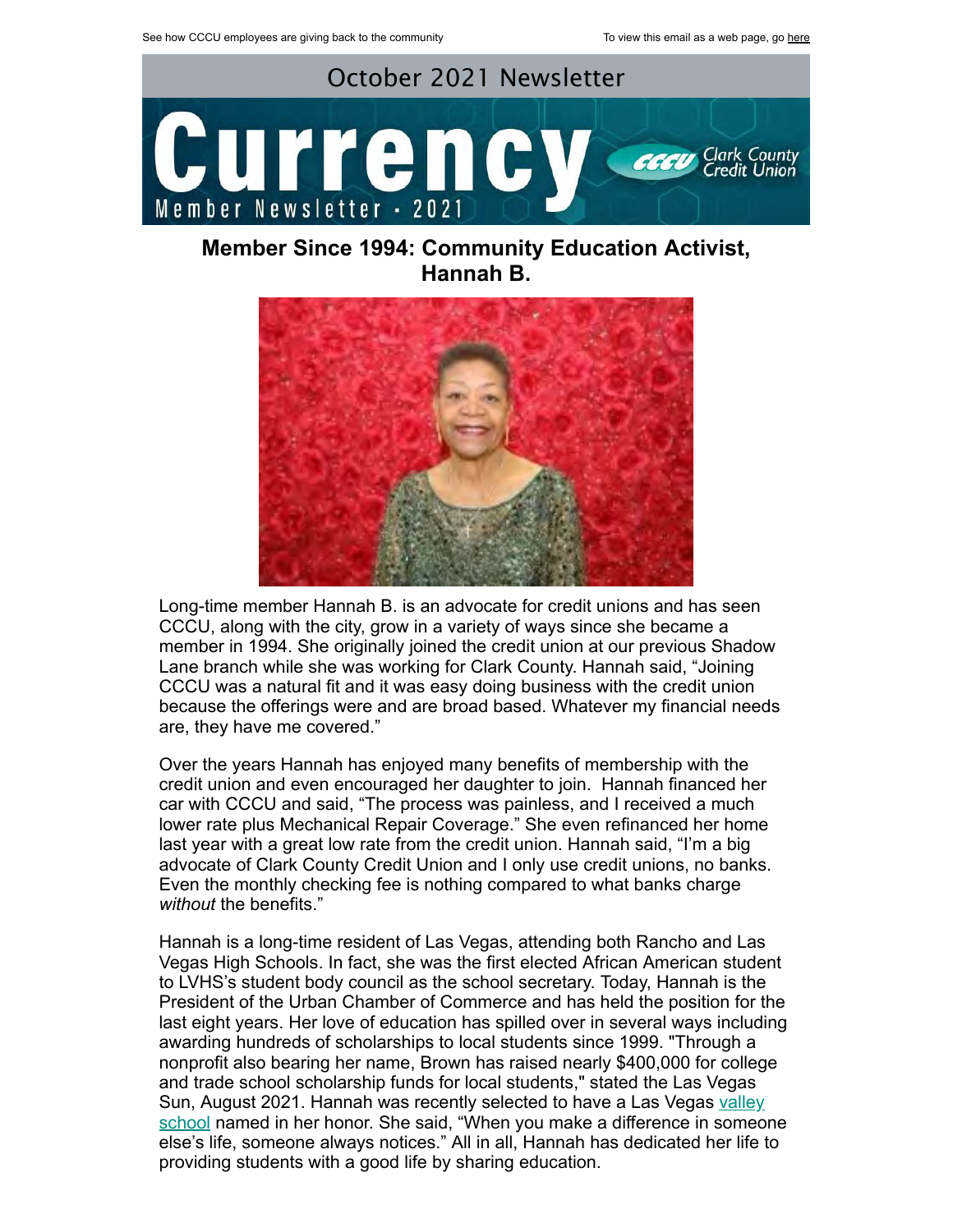Thank you, Hannah, for your many years of education advocacy and your ongoing support of CCCU. You are a valued part of our 70-year history.

## **How Scammers are Using Familiar Phone Numbers to Steal Information via NBC Nightly News**





Located in the Southwest part of the valley, our Sunset branch opened originally in 2006. The Sunset team provides daily banking services in addition to Members Auto (car buying and selling service), commercial/business accounts and consumer and business lending.

Let's get to know our Sunset branch team members!

## **Conny G., Assistant Branch Manager**

**Question**: Do you have a favorite holiday? **Answer**: *My favorite holiday is Halloween; my family and I plan a day to pick pumpkins at Gilcrease Orchard to kick off our Halloween festivities each year.*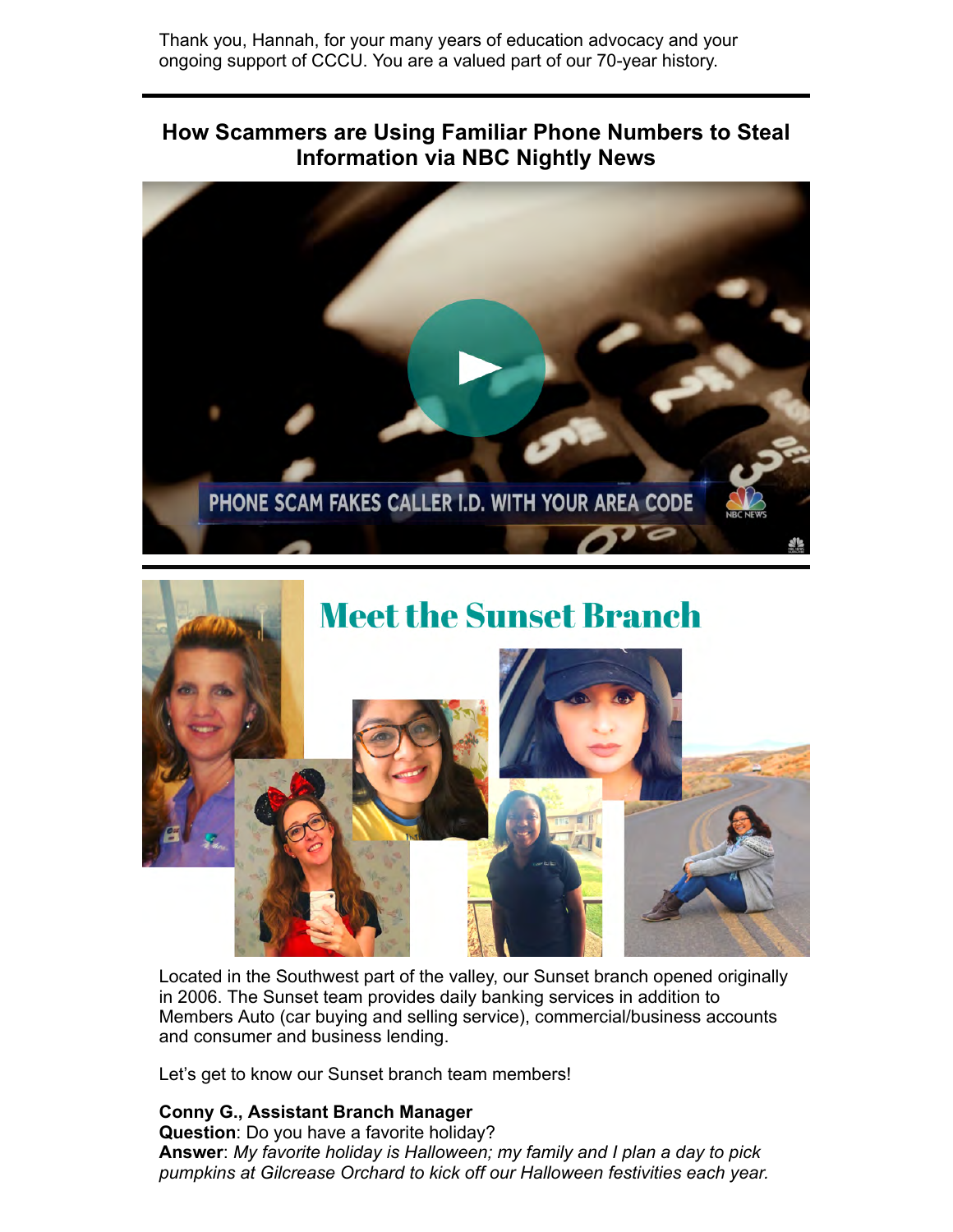## **Creson O., Branch Manager**

**Question:** Do you have a favorite holiday? **Answer:** *Yes, Thanksgiving. It has always been the one holiday that I get to see family that I don't get to visit with throughout the year. (But really any holiday that I get to see family is my favorite.)*

## **Jackie L., Senior Member Service Representative**

**Question:** What was the best vacation you ever took and why? **Answer:** *The best vacation I took was to Hawaii. I spent 10 days exploring the islands with my friends, hiking, and discovering so many beautiful sights. That was the best tan I've ever had in my life. I'm looking forward to going back.*

### **Jennifer F., Member Service Representative**

**Question:** Do you have a favorite holiday?

**Answer**: *My favorite holiday is Thanksgiving because it is a time where the family comes together, and it's a time where we can share stories and memories while eating delicious food. I cherish those moments with my family. Plus, we have a ton of leftovers - that means I don't have to make dinner for the next couple of days!*

#### **Katie H., Member Service Representative**

**Question:** Where's the next place on your travel bucket list and why? **Answer:** *Italy. I've been trying to plan a trip there for the last couple of years, so hopefully I'll get to go sometime next summer. I just want to explore the countryside and eat lots of pizza and pasta!*

#### **Sharafenna B., Member Service Representative**

**Question**: What was the last TV show you binge-watched? **Answer**: *The last TV show I binge-watched was The Heist on Netflix. I heard a lot of things about it, and I was bored one day over the summer. It started off kind of slow but once it got interesting, I couldn't stop watching it! I finished all four seasons in a matter of days.*

## **CCCU Staff Gives Back to Local Students in Need**



The CCCU Cares committee recently partnered with Green Our Planet and the Goodie Two Shoes Foundation for two sponsored events to help students at local underprivileged schools. The credit union additionally provided 18 employee volunteers to assist at these events.

CCCU staff used their green thumbs during a garden clean-up event at Keller Elementary School in East Las Vegas. Prepared with gloves, shovels and guidance from Green Our Planet, they were able to successfully clean the school's garden of weeds and overgrown grass which overtook the garden during the pandemic. Students will now be able to plant their crops and later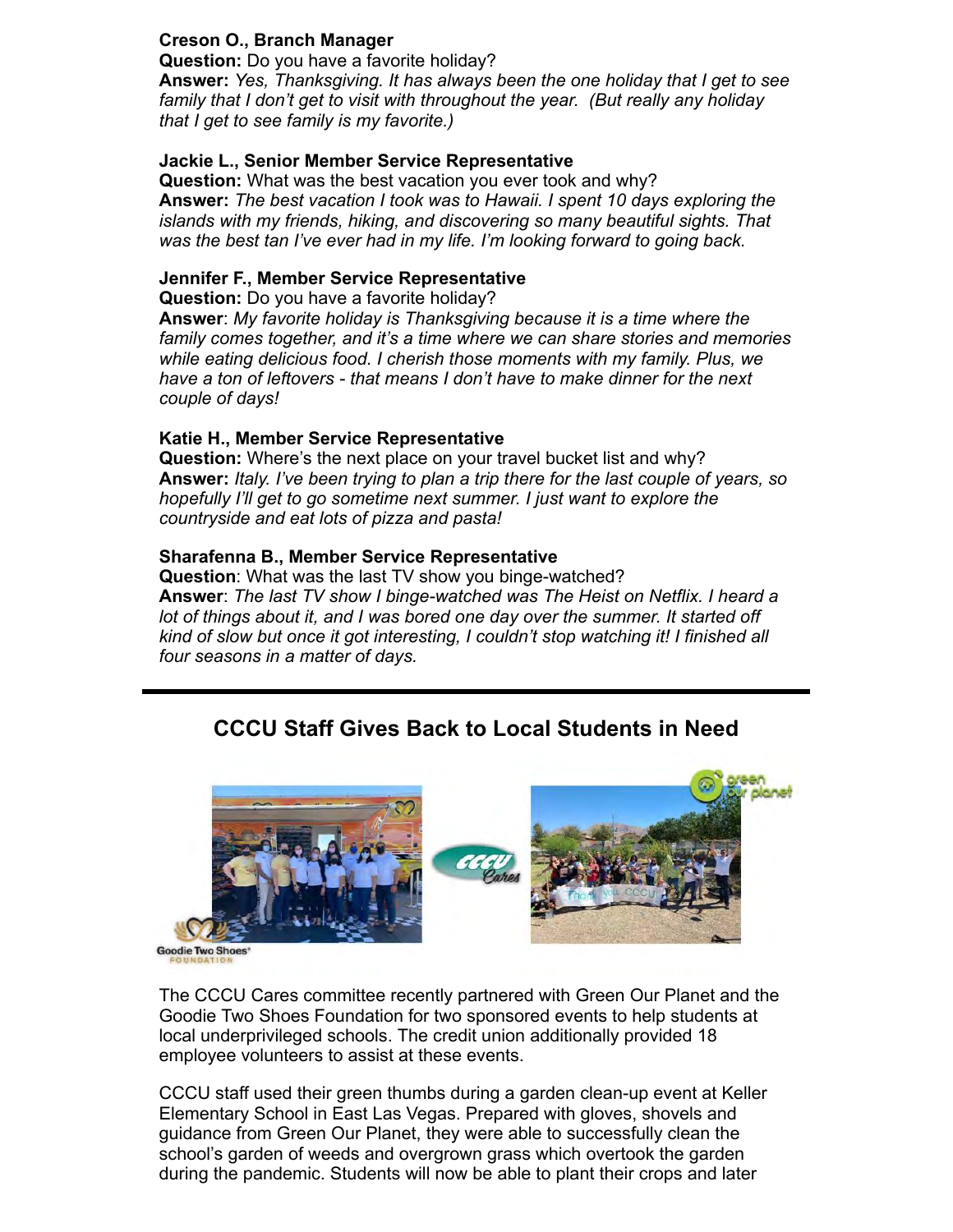harvest them for the spring farmer's market that Green Our Planet holds in conjunction with its STEM program.

CCCU staff also attended an elementary school in the valley to help with outfitting 400 children with a new pair of shoes and 6 pairs of new socks. This event, hosted by the Goodie Two Shoes Foundation, empowers students to exercise their power of choice in finding the perfect pair of shoes, often the first pair of new shoes they have ever worn.

CCCU is proud to support children in need and will continue to volunteer with local nonprofits. To see other ways the credit union and the CCCU Cares [committee are making a difference in our community, click here for recent press](https://www.ccculv.org/Media-and-Press.aspx) releases.



**Your Guide to Halloween on a Budget**

It's officially fall y'all, and Halloween marks the beginning of the seasonal holiday shopping that amounts to billions of dollars in purchases across the U.S. That said, you don't have to break the bank to have a great time on Halloween. You can easily cut back on your budget for the upcoming holiday and still make it memorable. Clark County Credit Union's recent [blog post](https://www.ccculv.org/CustomContent.aspx?Name=Your%20Guide%20to%20Halloween%20on%20a%20Budget) will provide you with a guide to save you money this Halloween.

## **Get Halloween Decorating Tips…**

- Plan as early as possible (even start now for next year)
- Choose a décor theme and build on it year after year
- Learn how to "Shop at home"
- Seek out deals from different sources

## **Plus, Find Out DIY Tricks for…**

- Homemade costumes
- Inexpensive treats and bags
- Home grown pumpkins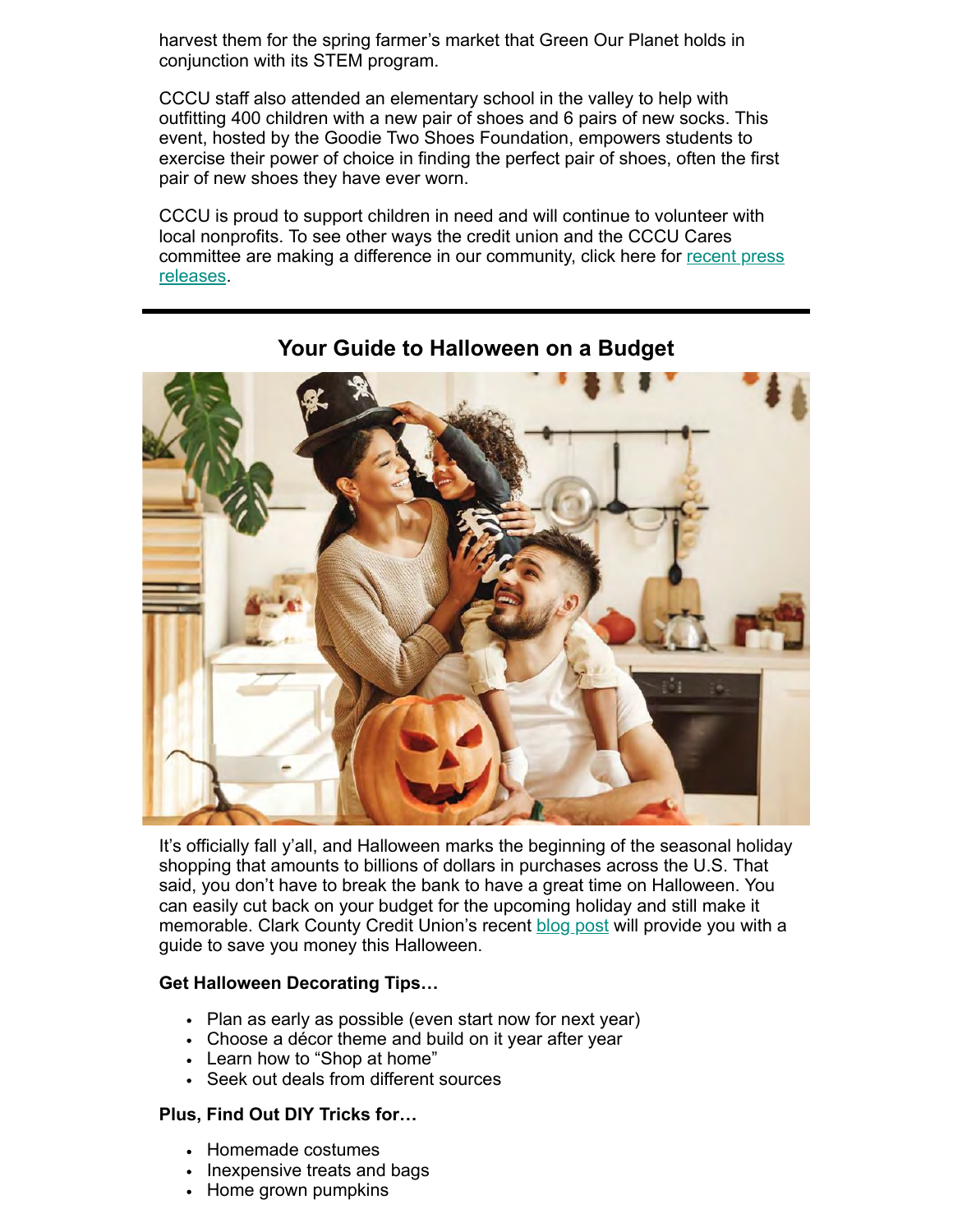Carving pumpkins as décor

Enjoy the holiday stress free all while sticking to your budget! To read the blog, click here: [Your Guide to Halloween on a Budget.](https://www.ccculv.org/CustomContent.aspx?Name=Your%20Guide%20to%20Halloween%20on%20a%20Budget)

## Our Windmill Branch is Getting Remodeled!

# We will be closed

# October 8 - October 11





Follow Us: